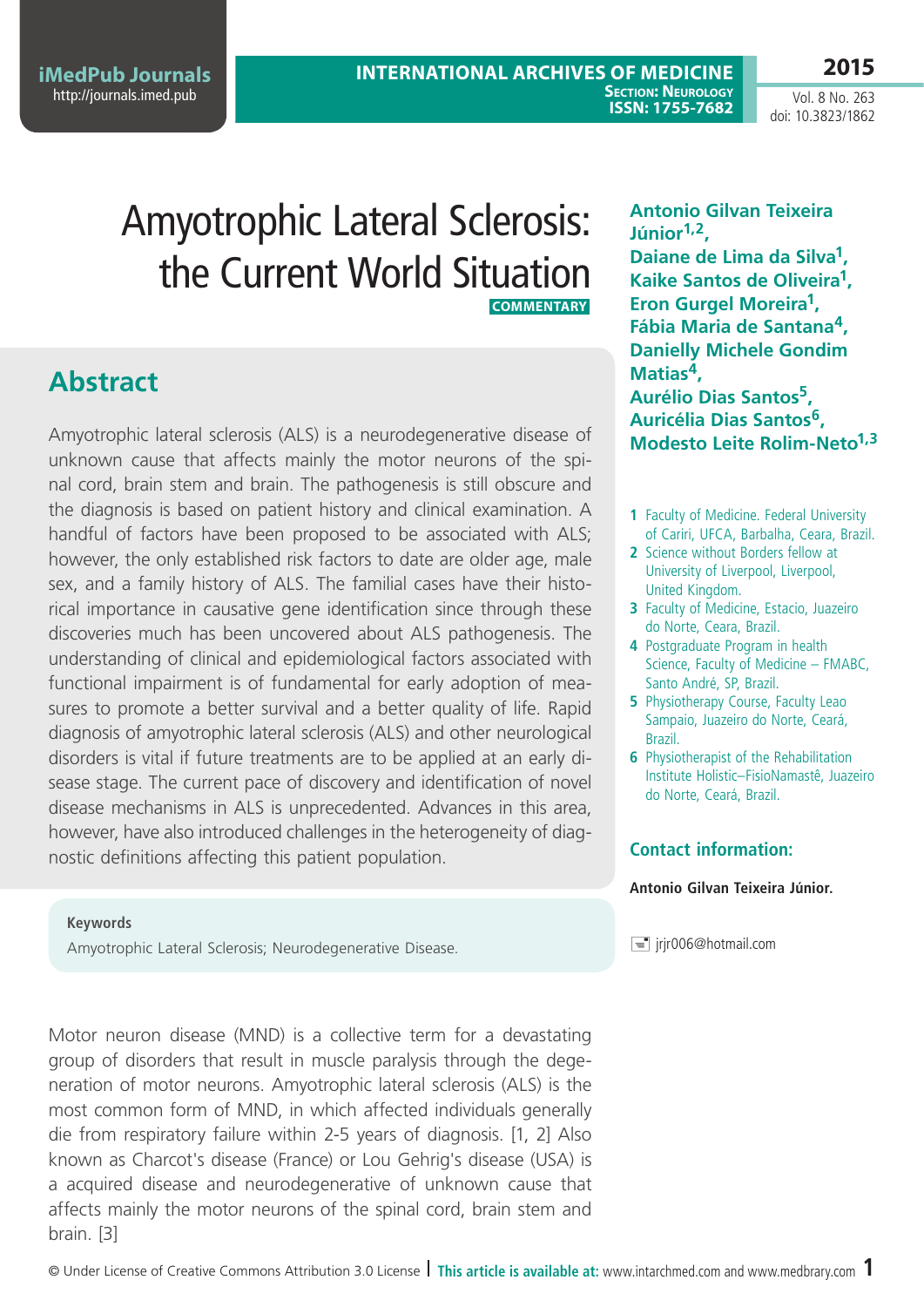ALS is a devastating neurodegenerative disease, and luckily, very rare: only one to two people out of 100,000 develop ALS yearly. This fact, however, makes studies of ALS very challenging since it is very difficult to collect the representative set of clinical samples and this may take up to several years. The pathogenesis is still obscure and the diagnosis is based on patient history and clinical examination. The mechanism of disease onset in humans is not yet fully understood and no effective treatment is available at present. Several pathogenic mechanisms have been proposed to be involved in the loss of the motor neurons in ALS, including oxidative stress, excitotoxicity, protein aggregation, and mitochondrial dysfunction **(Figure 1)** [4, 5, 6]. Many efforts have been made to find biomarkers to enable earlier diagnosis, to monitor disease progression and to predict prognosis. [6] **(Figure 1)**

This disease has a global occurrence, with 120,000 new cases per year. The survival rate is on average of 3-5 years, the prognosis is worse in cases where the onset is characterized by bulbar involvement, followed by the cases where signs of involvement of the upper motor neuron (UMN) or lower motor neuron (LMN) first appear in the upper limbs (UL). Survival may be slightly higher in younger individuals and those in which the signs of ALS begin in the lower limbs (LL). [3, 7, 8, 9, 10, 11, 12, 13, 14] The understanding of clinical and epidemiological factors associated with functional impairment is of fundamental importance for early adoption of measures to promote a better survival and a better quality of life. [14]

It is believed that the incidence of Amyotrophic Lateral Sclerosis (ALS) is the same all over the world, however, there is not a well conducted and com-

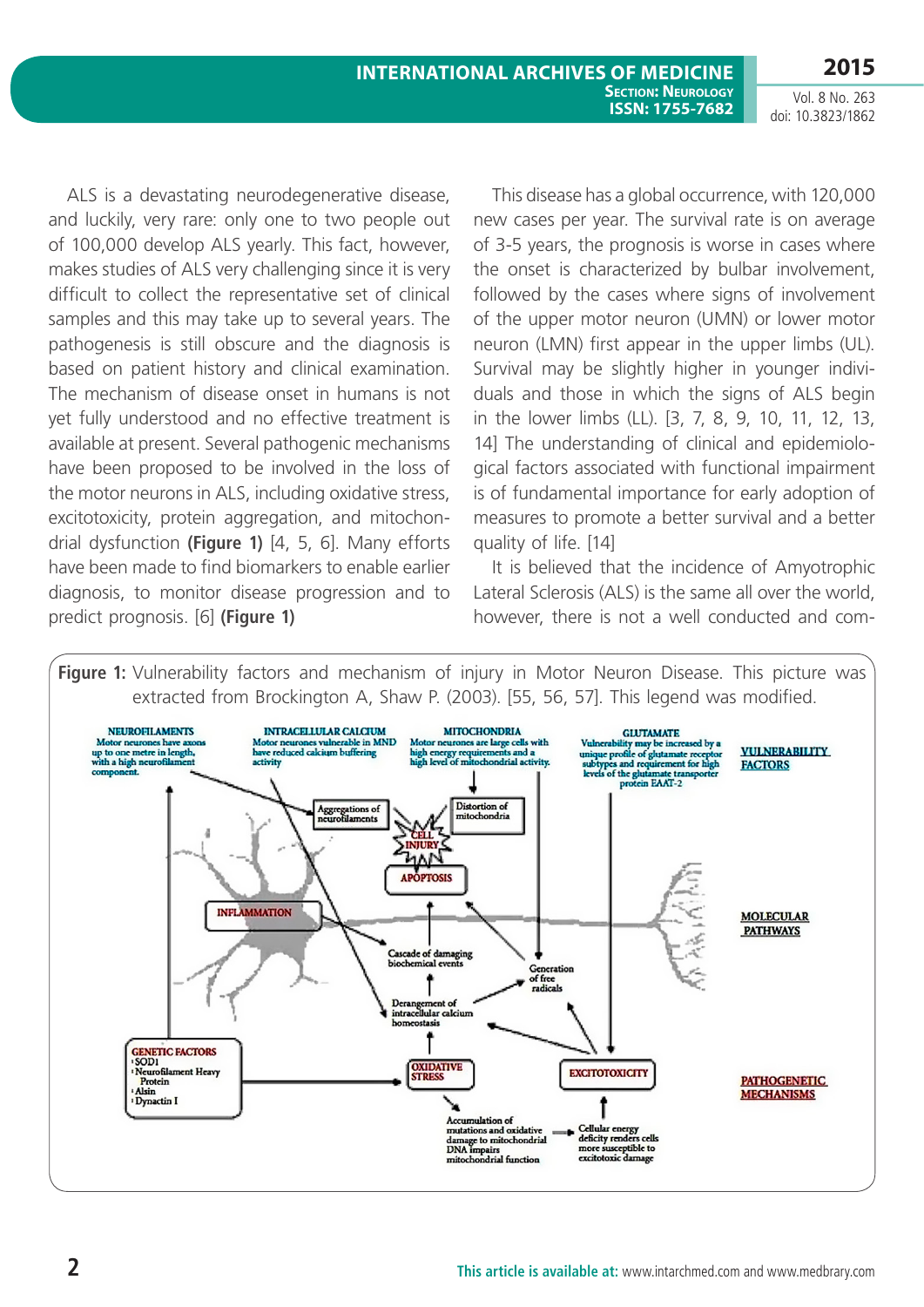| <b>Figure 2:</b> Countries and regions with studies |  |  |  |
|-----------------------------------------------------|--|--|--|
| about Amyotrophic Lateral Sclerosis.                |  |  |  |
| This picture was adapted from Pereira,              |  |  |  |
| RDB (2006). [8].                                    |  |  |  |
|                                                     |  |  |  |

| Regions    | Incidence<br>(per 100,000 population) | Prevalence<br>(per 100,000 population) | Publication<br>Year |
|------------|---------------------------------------|----------------------------------------|---------------------|
| Guam       | 3,9                                   |                                        | 2004                |
| Libya      | 3,4                                   |                                        | 2005                |
| Australia  | 2,9                                   |                                        | 2005                |
| Ireland    | 2,8                                   | 4,7                                    | 1999                |
| Japan*     | 2,5                                   | 11,31 - Wakayama                       | 2005                |
| Finland    | 2,4                                   |                                        | 2006                |
| <b>USA</b> | 2,0                                   | $3 - 8$                                | 2004                |
| Canada*    | 2,0                                   | 6,7                                    | 2005                |
| Estonia    | 1,9                                   |                                        | 2006                |
| Norway     | 1,9                                   |                                        | 2005                |
| England    | 1,7                                   |                                        | 2001                |
| Italy      | 1,7                                   | 4,03                                   | 2005                |
| Brazil     | 1,5                                   |                                        | 1998                |
| France*    | 1,5                                   |                                        | 2000                |
| Greece     | 1,3                                   |                                        | 2005                |
| Poland     | 0,8                                   |                                        | 2005                |
| Chile      | 0,5                                   |                                        | 2005                |
| Mexico     | 0,4                                   |                                        | 2005                |
| China      | 0,3                                   |                                        | 2006                |

parative study among different populations with ALS, among ethnic or geographical area defined outside of Europe and North America **(Figure 2)**. However, research shows that there are individual variations. SLA usually affects more men than women, although more recent studies show that both sexes are affected similarly. Reports of the increase in the ALS cases number in women may be related to the better population identification with previous studies, to the recent effects of a not identified environmental exposure, and/or to the lifestyle changes causing on them a higher exposition to the potential toxics, associated historically with men (smoking, occupational exposures). Other risk factors draw attention and specially to whom may be related to the ALS development, such as exposure to severe electrical shock, strenuous physical activity, soldiers who served in the first Gulf War and professional soccer players. [8] **(Figure 2)**

The classic disease form is insidious, characterized by asymmetric muscle weakness, limbs and tongue atrophy, in addition to fasciculations and hyperreflexia. Progressively, the reduced muscle strength becomes systemic culminating in quadriplegia. [7, 14, 15, 16, 17] The bulbar symptoms usually arise in a disease later stage, being characterized by dysphonia, dysarthria, dysphagia, weakness, atrophy and language fasciculation and later by respiratory failure, the most serious disease symptom and the major cause of death. [7, 14, 15, 18]

The Clinical ALS types are: 1. sporadic; 2. Familiar; 3. ALS plus syndrome; 4. ALS mimicking syndrome; 5. Syndrome with uncertain significance laboratory abnormalities. The diagnostic criteria used for ALS were currently established by the El Escorial World Federation of Neurology, revised in 1998. There is also a sub-classification of the diagnostic criteria El Escorial which subdivides ALS in: defined ALS (typical), probable ALS, possible ALS, suspected ALS. [3]

There are well-established criteria for patients in whom the manifestations are restricted to dysfunction solely of the upper motor neuron (primary lateral sclerosis), lower motor neuron [progressive muscular atrophy (PMA), or bulbar segment (progressive bulbar palsy). [19-23, 24] There are, however, no established criteria for a significant number of patients who present and progress with predominantly upper and only subtle lower motor pathology, or, conversely, predominantly lower motor with only subtle upper motor neuron signs. These patient groups can be further prognostically dichotomized based on the presence or absence of either bulbar or respiratory dysfunction at the time of symptom onset, thus expanding the heterogeneous nature of the disease. [19, 24, 25, 26] This variability in clinical manifestation at the time of initial assessment may be associated with significant variability in survivorship. Superimposed on this clinical variability is the presence or absence of a syndrome of frontotemporal dysfunction that may coexist with many of the motor neuron disorders and, for several, be of prognostic importance. [24, 25] Formal diagnostic criteria for ALS/MND have been developed and modified several times. [24, 27-34] In the absence of widespread acceptance of diagnostic criteria for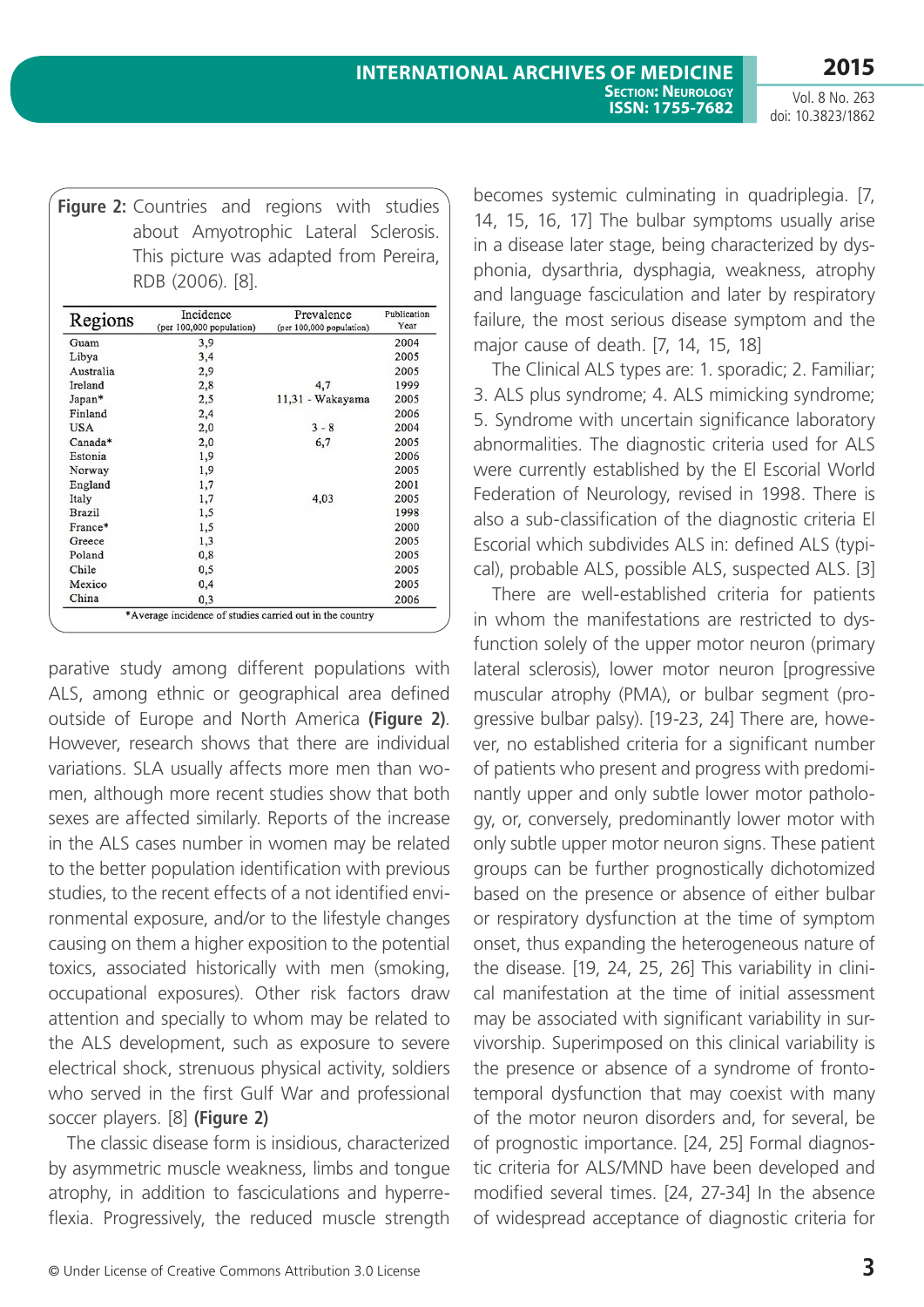specific disease subtypes, there have been a number of clinical phenotypes described. [23, 24, 35-40]

The multisystem involvement of patients affected by ALS/MND, as well as the varied mechanisms attributed to the disease has led to a multitude of clinical and biological markers proposed as indices of disease progression and/or severity **(Figures 1, 3)**. [24, 40-43] Despite this, one of the primary challenges in studying ALS/MND is the absence of an accepted marker with both the appropriate sensitivity and specificity applicable to the wide range of affected patients. The result of this void in our understanding is a lack of confidence that we can reliably measure disease progression or therapeutic efficacy in our clinical trials. [24]

Also, the potential for genetic markers as correlates of disease subtype and progression has generated much enthusiasm and promise, although remains incompletely understood. There are currently very few established relationships between a specific genetic mutation and a specific phenotype. The hope is that a potential etiology, at least for a specific phenotype, will emerge and highlight a primary disease mechanism. [24, 44, 45, 46, 47]

Rapid diagnosis of amyotrophic lateral sclerosis (ALS) and other neurologic disorders is vital if future treatments are to be applied at an early disease stage. For genetic causes of these diseases, the current technology lies with sequential Sanger sequencing. However, with an array of multiple genes causing each disease and, additionally, numerous alterations within each gene being potentially harmful, it can be time consuming and costly to diagnose a patient suspected of harboring a detrimental genetic variation **(Figure 3)**. Furthermore, the range of genetic tests at each institution can be limited. It is now plausible that next-generation sequencing (NGS) technologies will eliminate many of these issues. To test this possibility, we have developed a single comprehensive assay containing 25 genes which have, to varying degrees, been implicated in ALS. NGS technology shows promise for the diag-

**Figure 3:** Genes currently known as associated with ALS classified by common molecular pathways involved in the disease pathophysiology. This picture was extracted from Coatti GC et al. (2015). 50,58,59 This legend was modified.

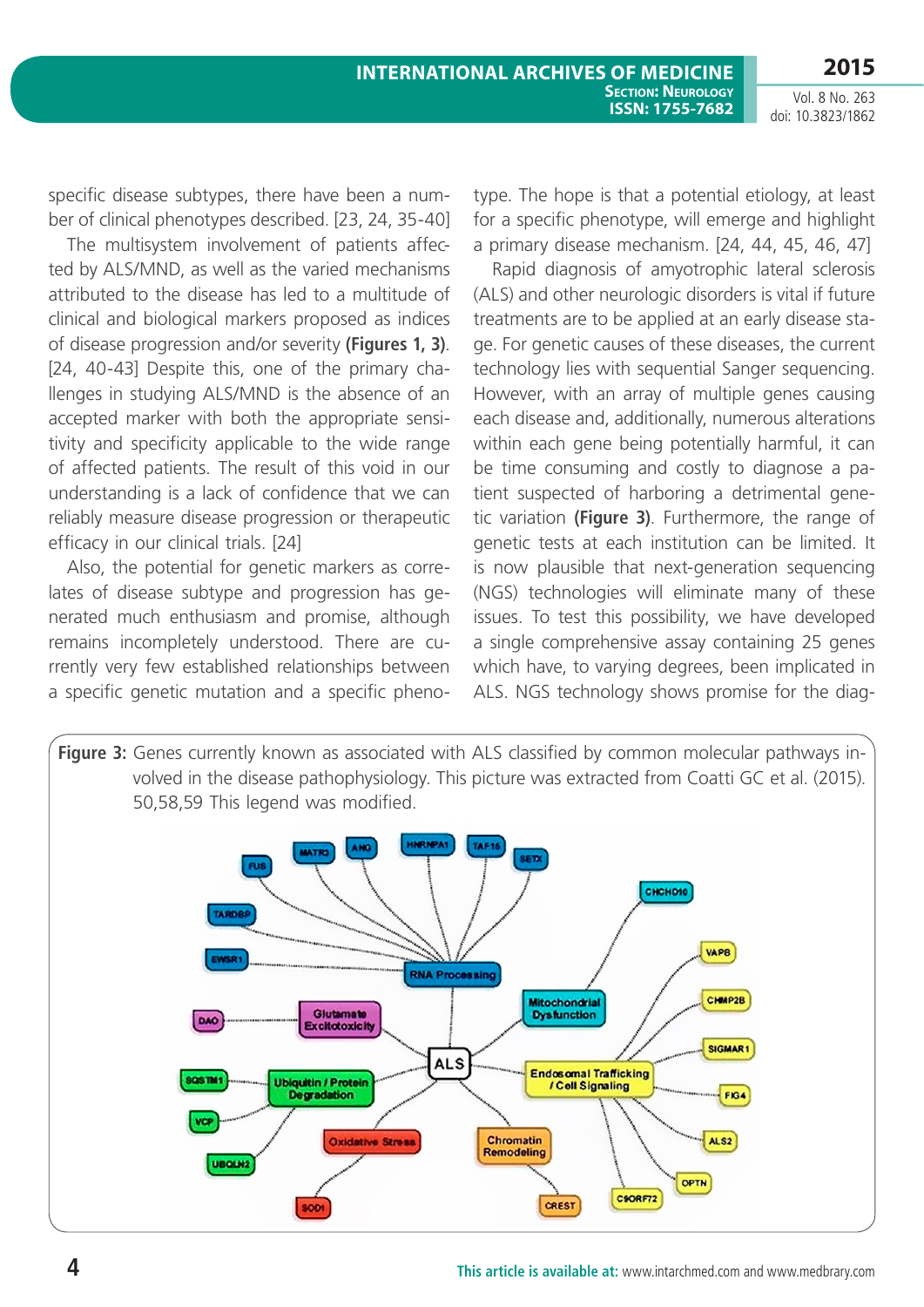**2015** Vol. 8 No. 263

doi: 10.3823/1862

nosis of both familial and sporadic ALS; our rapid high-throughput method is suitable for large scale genetic studies. [48]

A handful of factors have been proposed to be associated with ALS; however, the only established risk factors to date are older age, male sex, and a family history of ALS. [49] Identification of risk factors, especially non-genetic factors, for ALS has proven difficult, and likely reflects the complexity of the disease. Over the last two decades, a great deal of new knowledge has been gathered on ALS, especially in terms of its underlying genetics and potential mechanisms implied by these genetic findings. In contrast, there is substantial impact of non-genetic factors on the etiology of ALS, so far little progress has been made in identifying these factors with some degree of certainty. An improved knowledge of non-genetic risk factors for ALS, hand-in-hand with our increasing knowledge of ALS genetics, should prove more fruitful in deciphering the causes of this devastating disease and eventually providing a cure. [49] **(Figure 3)**

ALS is mainly classified into two groups: FALS (Familial ALS), for the inherited forms of the disease, and SALS for the sporadic cases, in which there are no affected relatives and where in the majority of cases it is not possible to identify a single causative agent. The familial cases have their historical importance in causative gene identification since through these discoveries much has been uncovered about ALS pathogenesis. Around 33 genes or chromosomal regions have been linked to ALS, providing important clues on the pathophysiological mechanisms of the disease **(Figures 1, 3)**. Although, environmental conditions could play an important role for disease development. [50]

In this context, TBK1 have been implicated as an ALS gene, providing insight into disease biology and suggesting possible directions for drug screening programs. Also, evidence has been provided that OPTN plays a broader role in ALS than previously recognized. Both TBK1 and OPTN are involved in autophagy, with TBK1 possibly playing a crucial role in autophagosome maturation as well as the clearance of pathological aggregates. [51, 52, 53] These observations highlight a critical role of autophagy and/ or inflammation in disease predisposition. It is also noteworthy that many drugs have been developed that act on TBK1-mediated pathways owing to their role in tumor cell survival [53, 54] and can therefore be used to investigate the effects of drug-dependent loss of function of the kinase. Although, a large genetic dataset for ALS has been provided, which suggests other possible ALS genes and provides a substantial collection of pathogenic variants across ALS genes. After removing the expected number of variants to be seen based on the frequencies of rare variants in controls, we identify more than 70 distinct pathogenic mutations across SOD1, OPTN, TARDBP, VCP, SPG11, and TBK1 that can be used in future efforts to functionally characterize the role of these ALS genes. The identification of TBK1 and the expanded role for OPTN as ALS genes reinforce the growing recognition of the central role of autophagy and neuroinflammation in the pathophysiology of ALS. [53]

About 90% of cases are sporadic while about 10% are hereditary and are Caused by mutations in the Super Oxide Dismutase 1 (SOD1), TARDBP and FUS genes. [2, 8] The gene therapy attempts to ALS have had as major target the defective activity of superoxide dismutase correction. These experiments were made possible after the animal models development. These experiments still require in vivo evidence. This type of therapy for neuromuscular diseases promises great advances in the coming years, however many obstacles remain to be overcome; as the large number of vectors required for effective treatment; the vectors direction exclusively for motor neurons, the continuous expression and not just the transgene transient; the defects correction without toxic side effects and these therapies application for various forms of MND and ALS, not limited to only a few models. [8]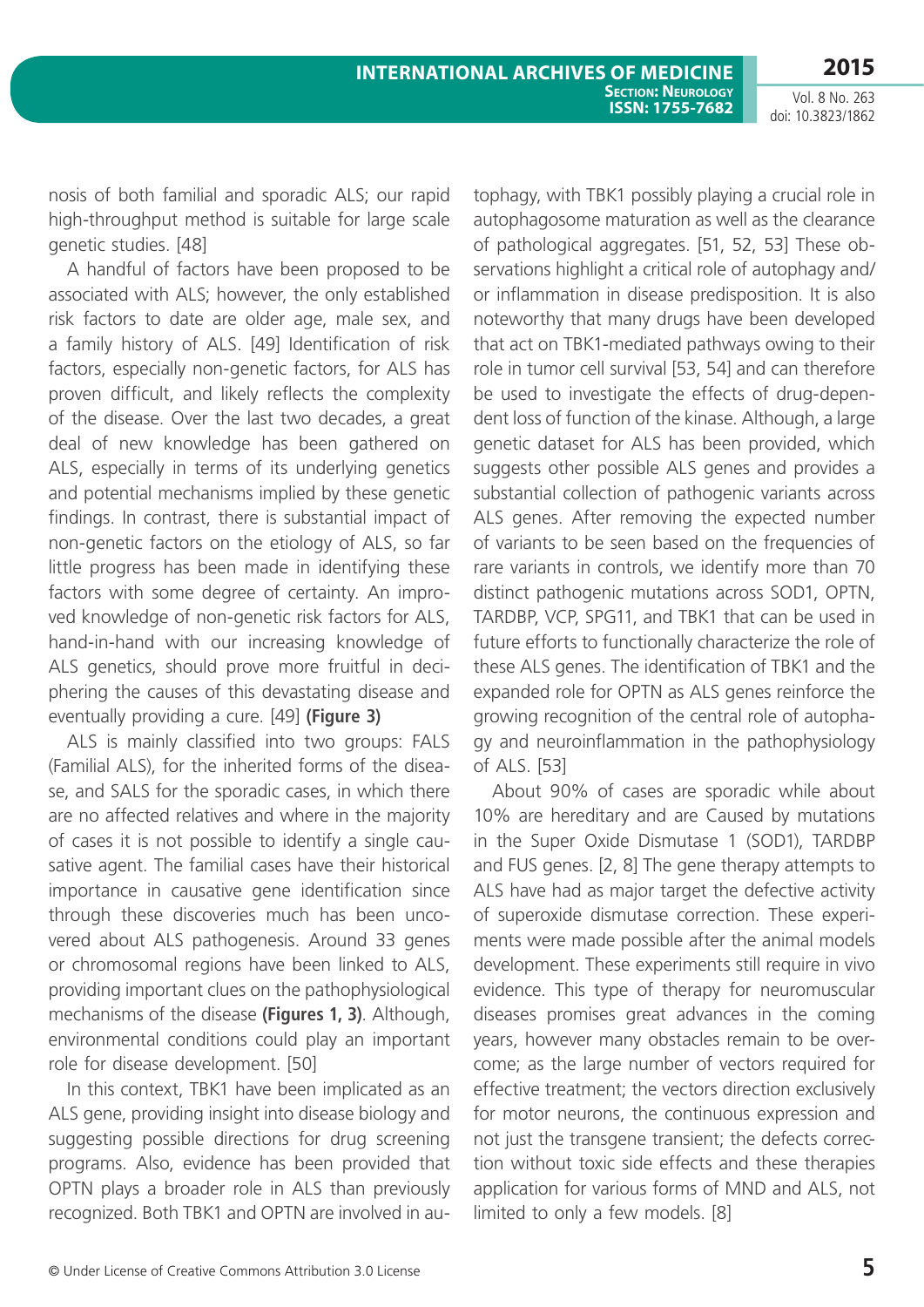Previous research has provided extensive evidence of a pivotal role for excitotoxicity in ALS pathophysiology. Investigations indicate that raised central levels of excitotoxic stimuli could be a primary mechanism involved in the degeneration of motor neurons, and therefore indicate that excitotoxicity could account for the selective motor neuron death observed in ALS. Understanding excitotoxic mechanisms of neuronal cell loss and NMJ degeneration is a vital step in the pathway to developing potential new therapeutic interventions for ALS. The data suggest that targeted interventions, directed specifically at the cell body, might be more efficacious in tackling this devastating disease. [1]

Current clinical practice for patients affected by ALS/MND includes a combination of proactive, adjunctive and symptomatic therapies. Outcome data are lacking relative to the number and variety of treatments used regularly in this population. While treatment approaches are likely more consistent today than they were a decade ago, implementation of these often efficacious treatments has introduced another source of variability in comparing groups of patients for clinical trials. Specifically, maintenance of respiratory health, nutritional stability, physical safety, and aids to improve daily function have an impact on quality of life and disease duration. While these benefits have been difficult to measure in controlled studies, multidisciplinary care has become the standard of treatment for this complex multisystem disease. [4]

The current pace of discovery and identification of novel disease mechanisms in ALS/MND is unprecedented. Despite the great expansion in our knowledge base, there remain some fundamental challenges on issues such as disease definition, appropriate biomarkers of disease progression, interpretation of the multitude of genetic mutations associated with disease, and the impact of aggressive symptomatic treatment. Identification of frontotemporal dysfunction in a majority of patients with both familial and sporadic ALS/MND has both added greatly to the potential for a common underlying mechanism between ALS and frontotemporal dysfunction, while at the same time providing an important prognostic determinant. Advances in this area, however, have also introduced challenges in the heterogeneity of diagnostic definitions affecting this patient population. Our ability to design effective clinical trials that will ultimately lead to efficacious therapies will likely depend upon resolution of some of these most basic questions of diagnosis and disease progression. [4]

### **References**

- **1.** Blizzard CA et al. Identifying the primary site of pathogenesis in amyotrophic lateral sclerosis–vulnerability of lower motor neurons to proximal excitotoxicity. Disease Models & Mechanisms (2015) 8, 215-224.
- **2.** Bucchia M et al. Therapeutic Development in Amyotrophic Lateral Sclerosis. ClinTher. 2015 Feb 6.pii: S0149-2918(15)00010-7.
- **3.** Palermo, S et al. Epidemiology of amyotrophic lateral sclerosis Europe/North America/South America/Asia: discrepancies and similarities: systematic review of the literature. Rev. bras. neurol; 45(2): 5-10, abr.-jun. 2009.
- **4.** Menzies FM, Ince PG, Shaw PJ. Mitochondrial involvement in amyotrophic lateral sclerosis. NeurochemInt 2002; 40: 543-51.
- **5.** Shaw PJ. Molecular and cellular pathways of neurodegeneration in motor neurone disease. J NeurolNeurosurg Psychiatry 2005; 76: 1046-57
- **6.** Elf K et al. Alterations in muscle proteome of patients diagnosed with amyotrophic lateral sclerosis. J Proteomics. 2014 Aug 28; 108: 55-64.
- **7.** Mitchell, J. Douglas; BORASIO, GianDomenico. Amyotrophic lateral sclerosis. Lancet, London, v. 369, n. 9578, p. 2031-2041, 2007.
- **8.** Pereira, RDB. Epidemiologia: ELA no Mundo (Epidemiology: ALS in World). V Simpósio Brasileiro de Doença do Neurônio Motor/Esclerose Lateral Amiotrófica e I Simpósio Verde vida Saúde, 2006, São Paulo. Esclerose Lateral Amiotrófica: sua manifestação no Brasil. São Paulo. Revista Neurociências, São Paulo, v. 14, n. 2, p. 9-13, 2006.
- **9.** Wijesekera, Lokesh C; LEIGH. P. Nigel. Amyotrophic Lateral Sclerosis. Orphanet J. Rare Dis., London, v. 4, n. 3, p. 1-22, 2009.
- **10.** Soriani, M. H.; Desnuelle, Claude. Épidémiologie de la SLA. Rev. Neurol., Paris, v. 165, n.8/9, p. 627-640, 2009.
- **11.** Logroscino, G. et al. Descriptive epidemiology of amyotrophic lateral sclerosis: new evidence and unsolved issues. J. Neurol. Neurosurg. Psychiatry, London, v. 79, n. 1, p. 6-11, 2008.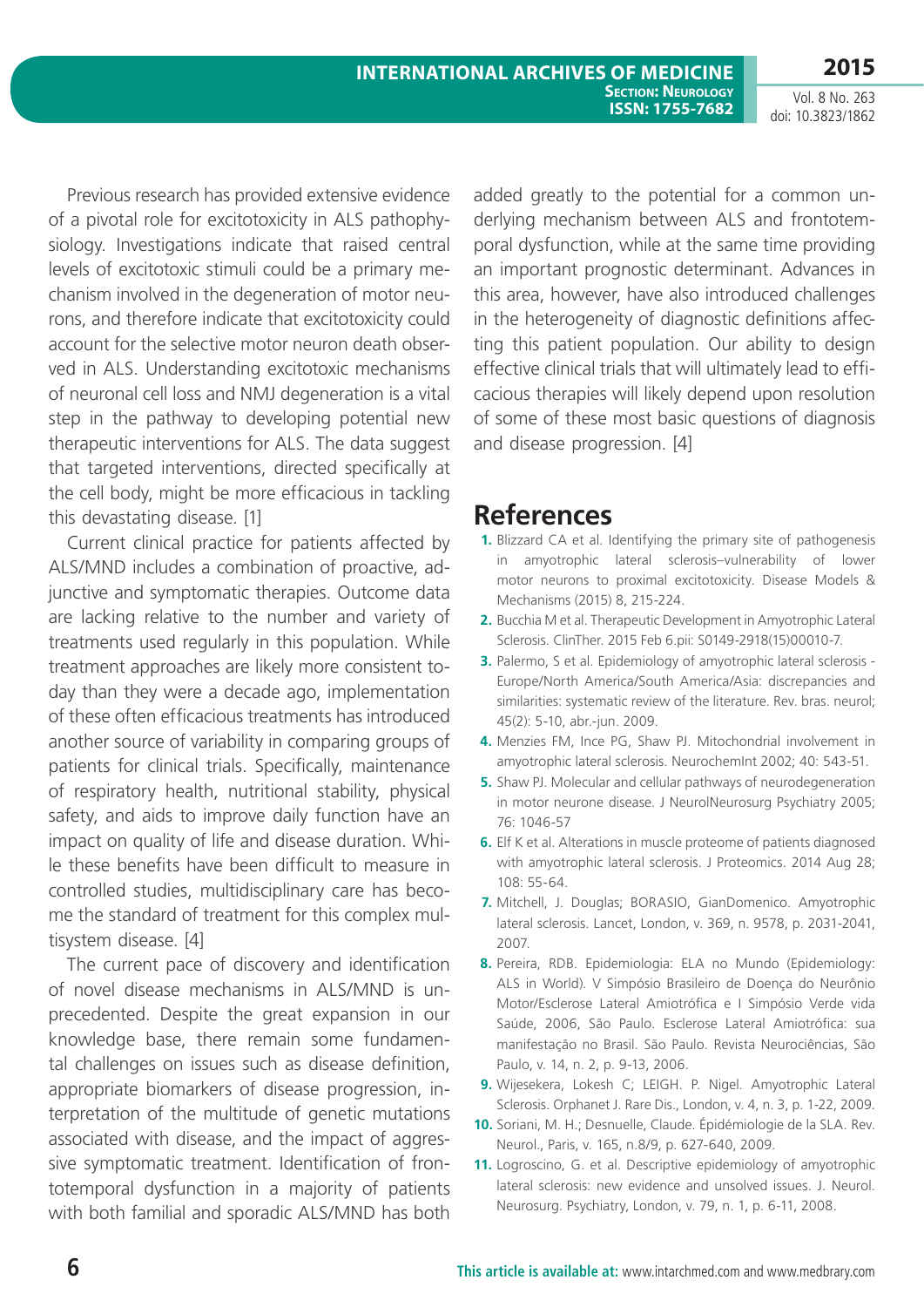- **12.** Matias-Guiu J. et al. Descriptive epidemiology of amyotrophic lateral sclerosis. Neurologia, Barcelona, v. 22, n. 6, p. 368-380, 2007.
- **13.** Logroscino, G. et al. Incidence of amyotrophic lateral sclerosis in Europe. J. Neurol. Neurosurg. Psychiatry, London, v. 81, n. 4, p. 385-390, 2010.
- 14. Alves Cosmo CS et al. Clinical aspects of functional capacity determinants in amyotrophic lateral sclerosis. R. Ci. med. biol., Salvador, v.11, n.2, p.134-139, mai./set. 2012.
- **15.** Rowland, Lewis P.; SHNEIDER, Neil. A. Amyotrophic lateral sclerosis. N. Engl. J. Med., Boston, v. 344, n. 22, p. 1688-1700, 2001.
- **16.** Walling, Anne D. Amyotrophic lateral sclerosis: Lou Gehrig's disease. Am. Fam. Physician, Kansas, v. 59, n. 6, p. 1489-1499, 1999.
- **17.** Anequini, I.P. et al. Avaliação das atividades da ABRELA: orientações oferecidas, expectativas atingidas? Rev. Neurociências, São Paulo, v. 14, n. 2, p. 57-64, 2006.
- **18.** Cudkowicz, M. Qureshi M, Shefner J. Measures and markers in amyotrophic lateral sclerosis. NeuroRx., Milwaukee, v. 1, n. 1, p. 273-283, 2004.
- **19.** Sabatelli, M., M. Zollino, M. Luigetti, et al., Uncovering amyotrophic lateral sclerosis phenotypes: clinical features and long-term follow-up of upper motor neuron-dominant ALS. Amyotrophic Lateral Sclerosis, 2011. 12(4): p. 278-82.
- **20.** Rosenfeld, J. andM. Swash,What's in a name? Lumping or splitting ALS, PLS, PMA and the other motor neuron diseases. Neurology, 2006. 66(draft).
- **21.** Ravits, J.M. and A.R. La Spada, ALS motor phenotype heterogeneity, focality, and spread: deconstructing motor neuron degeneration. Neurology, 2009. 73(10): p. 805-11.
- **22.** Turner, M.R., J. Scaber, J.A. Goodfellow, et al., The diagnostic pathway and prognosis in bulbar-onset amyotrophic lateral sclerosis. Journal of the Neurological Sciences, 2010. 294(1-2): p. 81-5.
- **23.** Pringle, C.E., A.J. Hudson, D.G. Munoz, et al., Primary lateral sclerosis. Clinical features, neuropathology and diagnostic criteria. Brain, 1992. 115(Pt 2): p. 495-520.
- **24.** Rosenfeld J, Strong MJ. Challenges in the Understanding and Treatment of Amyotrophic Lateral Sclerosis/Motor Neuron Disease. Neurotherapeutics. 2015. Jan.
- **25.** Georgoulopoulou, E., N. Fini, M. Vinceti, et al., The impact of clinical factors, riluzole and therapeutic interventions on ALS survival: a population based study in Modena, Italy. Amyotrophic Lateral sclerosis &Frontotemporal Degeneration, 2013. 14(5-6): p. 338-45. 33. Katzberg, H
- **26.** Tartaglia, M.C., A. Rowe, K. Findlater, et al., Differentiation between primary lateral sclerosis and amyotrophic lateral sclerosis: examination of symptoms and signs at disease onset and during follow-up. Archives of Neurology, 2007. 64(2): p. 232-6.
- **27.** Strong, M.J., The syndromes of frontotemporal dysfunction in amyotrophic lateral sclerosis. Amyotrophic Lateral Sclerosis, 2008. 9(6): p. 323 - 338.
- **28.** Brooks, B.R., R. Mikker, M. Swash, and T. Munsat, El Escorial revisited: Revised criteria for the diagnosis of amyotrophic lateral sclerosis. ALS and Other Motor Neuron Diseases, 2000. 1: p. 293- 99.
- **29.** Traynor, B.J. et al., Clinical features of amyotrophic lateral sclerosis according to the El Escorial and Airlie House diagnostic criteria: A population-based study. Archives of Neurology, 2000. 57(8): p. 1171-1176.
- **30.** Boekestein, W.A., B.U. Kleine, G. Hageman, H.J. Schelhaas, and M.J. Zwarts, Sensitivity and specificity of the 'Awaji' electrodiagnostic criteria for amyotrophic lateral sclerosis: retrospective comparison of the Awaji and revised El Escorial criteria for ALS. Amyotrophic Lateral Sclerosis, 2010. 11(6): p. 497-501.
- **31.** Carvalho, M.D. and M. Swash, Awaji diagnostic algorithm increases sensitivity of El Escorial criteria for ALS diagnosis. Amyotrophic Lateral Sclerosis, 2009. 10(1): p. 53-7.
- **32.** Costa, J., M. Swash, and M. de Carvalho, Awaji criteria for the diagnosis of amyotrophic lateral sclerosis: a systematic review. Archives of Neurology, 2012. 69(11): p. 1410-6.
- **33.** Higashihara, M., M. Sonoo, I. Imafuku, et al., Fasciculation potentials in amyotrophic lateral sclerosis and the diagnostic yield of the Awaji algorithm. Muscle & Nerve, 2012. 45(2): p. 175-82.
- **34.** Strong, M.J., G.M. Grace, M. Freedman, et al., Consensus criteria for the diagnosis of frontotemporal cognitive and behavioural syndromes in amyotrophic lateral sclerosis. [Erratum appears in Amyotroph Lateral Scler. 2009 Aug; 10(4): 252]. Amyotrophic Lateral Sclerosis, 2009. 10(3): p. 131-46.
- **35.** Beghi, E., A. Chio, P. Couratier, et al., The epidemiology andtreatment of ALS: focus on the heterogeneity of the disease andcritical appraisal of therapeutic trials. Amyotrophic Lateral Sclerosis, 2011. 12(1): p. 1-10
- **36.** Swash, M. and J. Desai, Motor neuron disease: Classification and nomenclature. Amyotrophic Lateral Sclerosis, 2000. 1(2): p. 105 - 112.
- **37.** Swash, M. and J. Desai, Motor neuron disease: classification and nomenclature. Amyotrophic Lateral Sclerosis & Other Motor Neuron Disorders, 2000. 1(2): p. 105-12.
- **38.** Chio, A., A. Calvo, C. Moglia, et al., Phenotypic heterogeneity of amyotrophic lateral sclerosis: a population based study. Journal of Neurology, Neurosurgery & Psychiatry, 2011. 82(7): p. 740-6.
- **39.** Hu, M., C. Ellis, A. Al-Chalabi, P. Leigh, and C. Shaw, Flail arm syndrome: a distinctive variant of amyotrophic lateral sclerosis. J NeurolNeurosurg Psychiatry, 1998. 65: p. 950-951.
- **40.** Kobayashi, Z., K. Tsuchiya, T. Arai, et al., Pseudopolyneuritic form of ALS revisited: clinical and pathological heterogeneity. Neuropathology, 2010. 30(4): p. 372-80.